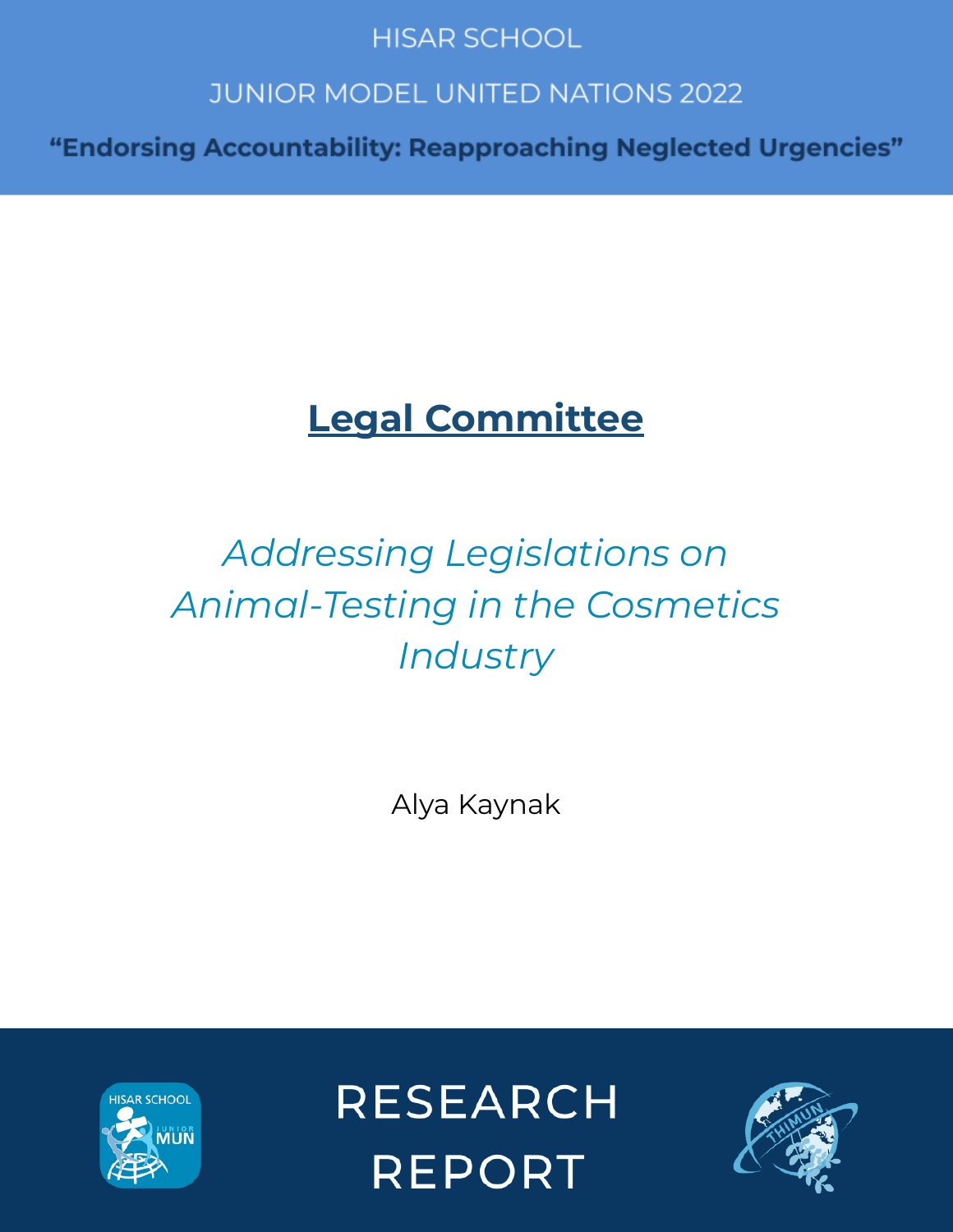**Forum:** Legal Committee (GA6)

**Issue:** Addressing legislations on animal-testing in the cosmetics industry

**Student Officer:** Alya Kaynak - Deputy Chair

### **Introduction**

The cosmetics industry is responsible for coining the term "beauty", hygiene and self-care. However, cruelty towards animals in the testing phases for beauty and self-care products is often overlooked. In 2021, the Humane Society estimated that 500,000 animals suffered and died as a result of testing methods whilst according to Cosmetri, in 2020 tens of millions of animals were used in the United States alone for cosmetics testing.

Fortunately, a lot of progress has been made since 1938 including bans on animal-testing methods in the cosmetics industry. Many international organizations such as the Humane Society International have organized campaigns advocating for animal welfare such as the "Be-Cruelty Free Campaign". In the wake of Covid-19, governments' attention has been focused on battling the pandemic, however animals used for testing chemicals remain a crucial issue in today's world and should be addressed urgently.

# **Definition of Key Terms**

**Cosmetics**: According to the definition of the FD&C Act, a cosmetic is any product "intended to be rubbed, poured, sprinkled, or sprayed, or introduced to or otherwise applied to the human body...for cleansing, beautifying, promoting attractiveness or altering the appearance" (Animal Welfare Institute). Common products include mascaras, lipsticks, and shampoo.

**"Ordinary" and "Special Use" Cosmetics:** China classifies "ordinary" cosmetic products as products that do not have claims such as skin-whitening, or anti-aging. "Special Use" cosmetics include sunscreens, and hair dyes.

**Acute Toxicity Tests**: Acute Toxicity tests are used to determine the effects of a single short-term exposure of a substance to a product or chemical.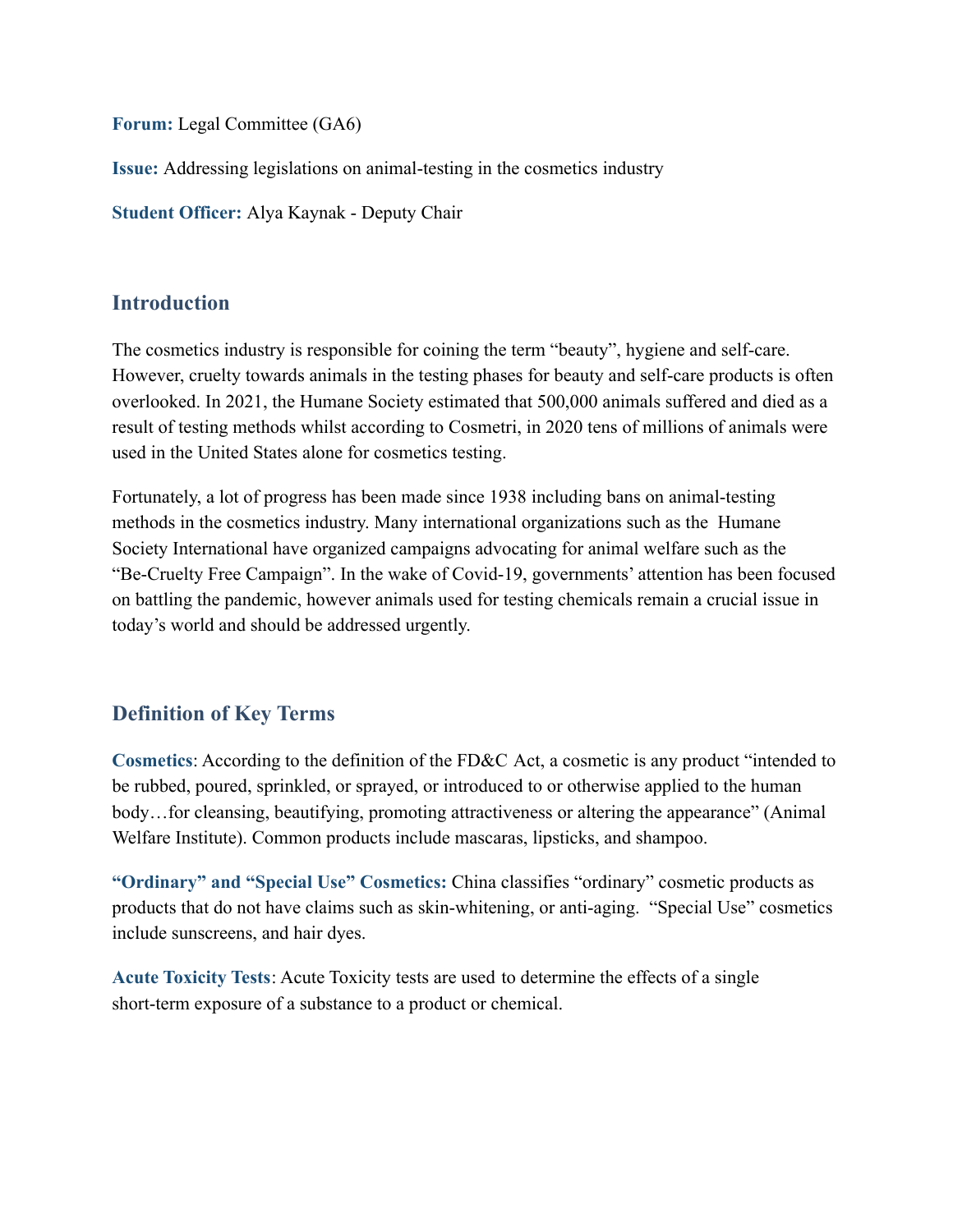**Draize irritancy tests:** The Draize irritancy tests are acute toxicity tests usually done on rabbits for "assessing the effects of chemicals, substances and mixtures in terms of their potential to cause eye irritancy or damage to the eye" (EU Science Hub).

# **General Overview**



Figure 1: Rabbits restrained in laboratory for cosmetic testing

Animal-testing for cosmetics is considered ethically wrong, unreliable from a scientific point of view, and not cost effective. Animal-testing became common after World War 1 when regulatory bodies came into effect. Most regulatory bodies require a standard procedure where the safety of the products must be determined by the manufacturer. However, the Food and Drug Administration (FDA), for example, provides no specification on the methods of determining the safety of the cosmetic products. This leads to manufacturers using animals to discover the potential dangers of the chemicals used in products.

Regulatory bodies in some countries make it compulsory to use animals for testing purposes. Some of the common tests used on rabbits, rats, mice, and guinea pigs are the Draize irritancy tests, acute toxicity tests, skin sensitization tests, and carcinogenicity tests. These tests cause test animals extreme pain and suffering and no pain-relief drugs are given to the animals during test periods as there are no mandatory regulations that require so.

Animal-testing methods are old-fashioned and unreliable. Technological advancements such as computational programs that predict the dangers a chemical may pose and an increase in human cell cultures have provided better testing methods that yield more accurate results compared to animal-tests. A study found that results obtained from Draize irritancy tests were only 65% accurate compared to four-hour human skin-patch tests that were 75-80% accurate.

With the continuous recognition of animal rights from advocates, campaigns and Acts such as the Animal Welfare Act, governments were encouraged to pass legislations on banning animal-testing methods in the cosmetics industry. There are two types of animal-testing bans: Partial bans may prohibit the use of specific tests or animals for tests, or ban animal-testing for cosmetics production in a country completely. Full bans not only ban animal-testing completely in a country but also impose bans on the sales of products that were developed using animal-testing methods or imports from other countries that have not placed a ban on animal-testing methods. Around 40 nations have implemented partial or full bans on animal-testing methods.

The "Be-Cruelty Free" campaign, funded by the Humane Society International is the leading campaign for advocating the end of the suffering of rabbits, mice, guinea pigs and other animals used for testing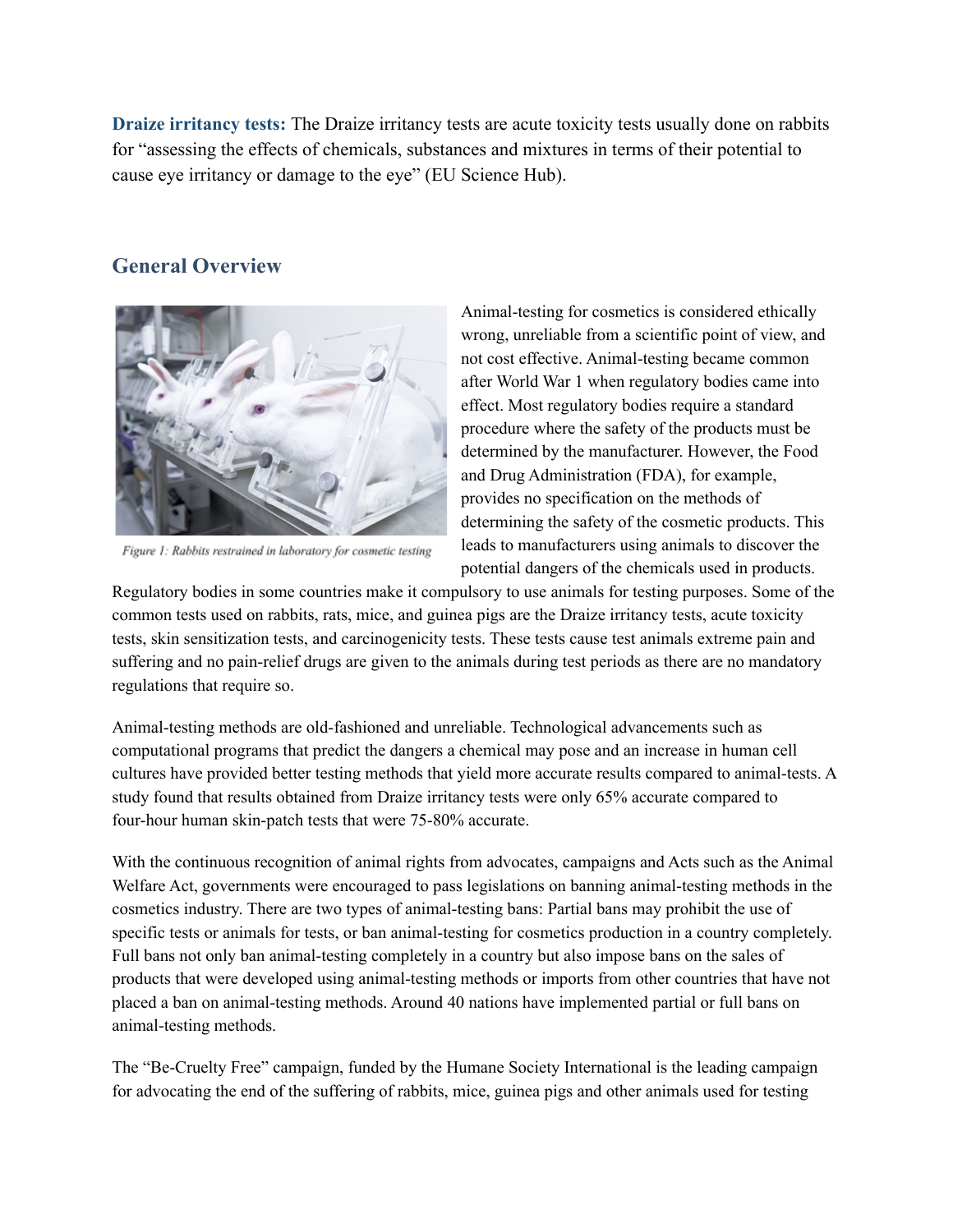purposes. The campaign has received support from cosmetic companies such as Unilever, P&G, Avon and Estee Lauder. The campaign is also famous for its short-animation called "Save Ralph" that served to call out to European governments to put an end to all chemical laws requiring animal-testing methods.

# **Major Parties Involved and Their Views**

#### **United States of America**

The United States of America remains one of the countries that have not banned animal-testing products. The FD&C Act does not specifically ask for animal testing methods to measure the safety of a chemical or cosmetic however there are currently no restrictions for using animals for test purposes. However, individual States such as Hawaii and Virginia have passed bills on banning animal-tested product sales. Another important Act that has been reintroduced in 2019 is the Humane Cosmetics Act that aims to impose a full ban on animal-tested products.

#### **China**

Until 2014, China made it mandatory for all cosmetics to be tested on animals before they could be sold. The new update divided cosmetics into two: ordinary cosmetics such as shampoo and special cosmetics such as sunscreens. As of now, animal-testing on ordinary cosmetics is not required including for imports but animal-testing is still required for special cosmetics.

#### **The Humane Society International**

One of the most important advocates for cruelty-free cosmetics, the Humane Society International works with Member States on developing programmes and campaigns, as well as international figures such as actors and singers to increase awareness on the issue. Legislations on bans are encouraged and funding for new test methods are provided by the organization.

### **Timeline of Events**

| 1944 | Draize irritancy tests are developed                                     |
|------|--------------------------------------------------------------------------|
| 1998 | United Kingdom bans animal testing for cosmetic products and ingredients |
| 2007 | Israel bans animal testing for cosmetic products and ingredients         |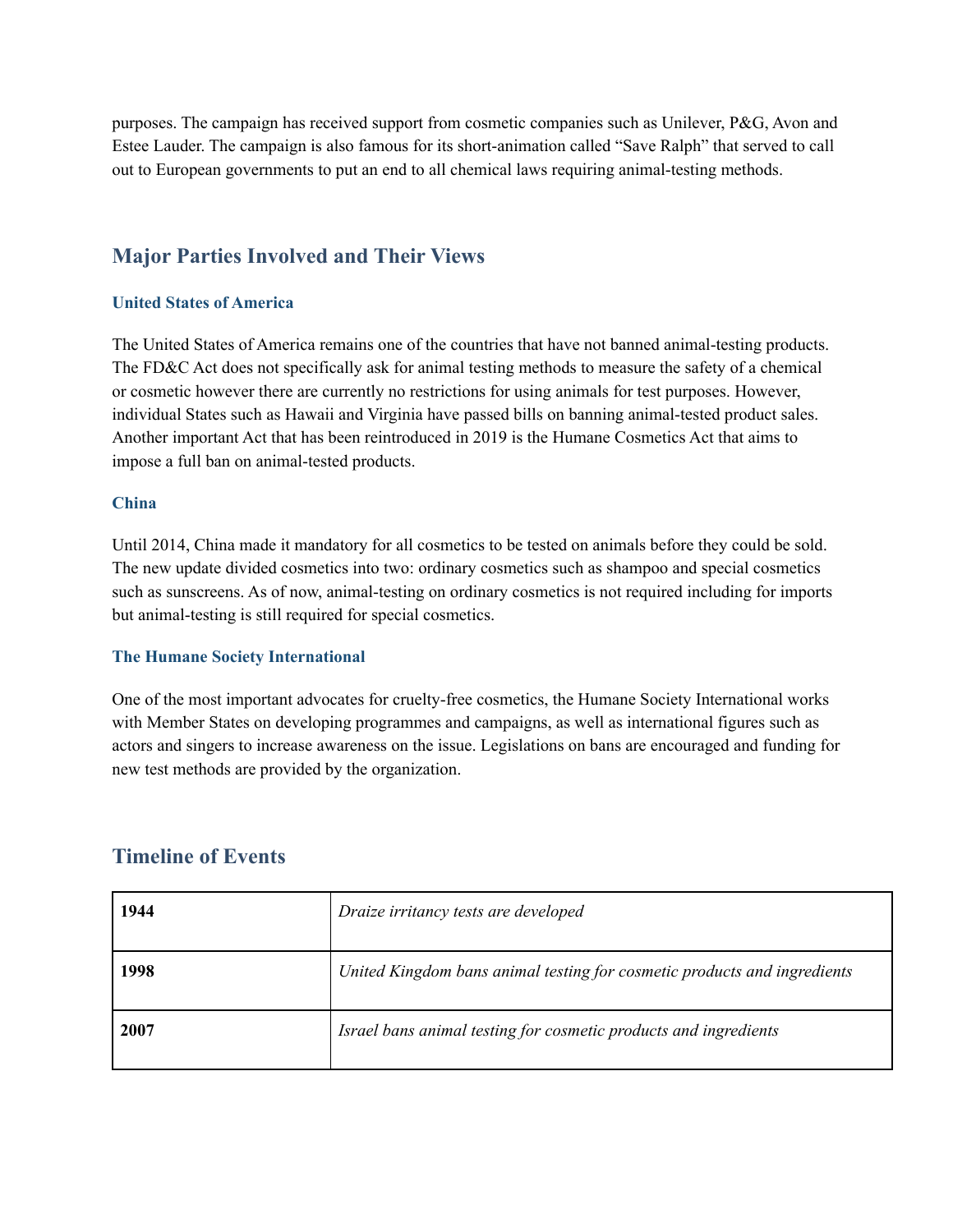| March 2013       | The full EU ban on animal-testing in the cosmetics industry (including the<br>sales of products that were tested on animals). Norway also bans<br>animal-testing in the industry. |
|------------------|-----------------------------------------------------------------------------------------------------------------------------------------------------------------------------------|
| <b>June 2014</b> | China removes the mandatory animal-testing regulation on "ordinary"<br>cosmetic products such as shampoo and mascara                                                              |
| 2021             | Several states in the U.S (Hawaii, Maryland, Virginia, Maine and New Jersey)<br>pass bills that prohibit the sale of animal-tested cosmetics                                      |

# **Evaluation of Previous Attempts to Resolve the Issue**

Even though around 40 countries have implemented bans on animal-tested cosmetics, the number of countries with full bans are still low. Without countries such as the US and China not passing bills on the issue encourage companies to use old-fashioned tests. Companies prioritizing profits over ethics are also an important factor that still causes the suffering of millions of animals.

## **Possible Solutions**

Firstly, a majority of countries need to pass legislation for effectively tackling the issue. Delegates should increase efforts focusing on raising awareness through programmes, campaigns, collaborating with relevant NGOs such as the Humane Society International. Another way of encouraging countries to ban animal-testing methods is to fund research concerning developing test methods that are cruelty free. Organizations supporting scientists and other developers should be created. Conferences and meetings between nations on the issue should be regular as to devise financial plans for cosmetic companies and implement more comprehensive legislations.

# **Bibliography**

"Humane Cosmetics Act." *Animal Welfare Institute*, awionline.org/content/humane-cosmetics-act.

Center for Food Safety and Applied Nutrition. "Animal Testing & Cosmetics." *U.S. Food and Drug Administration*, FDA, www.fda.gov/cosmetics/product-testing-cosmetics/animal-testing-cosmetics.

"Timeline: Cosmetics Testing on Animals." *The Humane Society of the United States*, www.humanesociety.org/resources/timeline-cosmetics-testing-animals.

October, Posted Date: 14. "Animal Testing in Cosmetics." *Cosmetri Software for Cosmetics Businesses*, 4 Jan. 2022, www.cosmetri.com/animal-testing-cosmetics/.